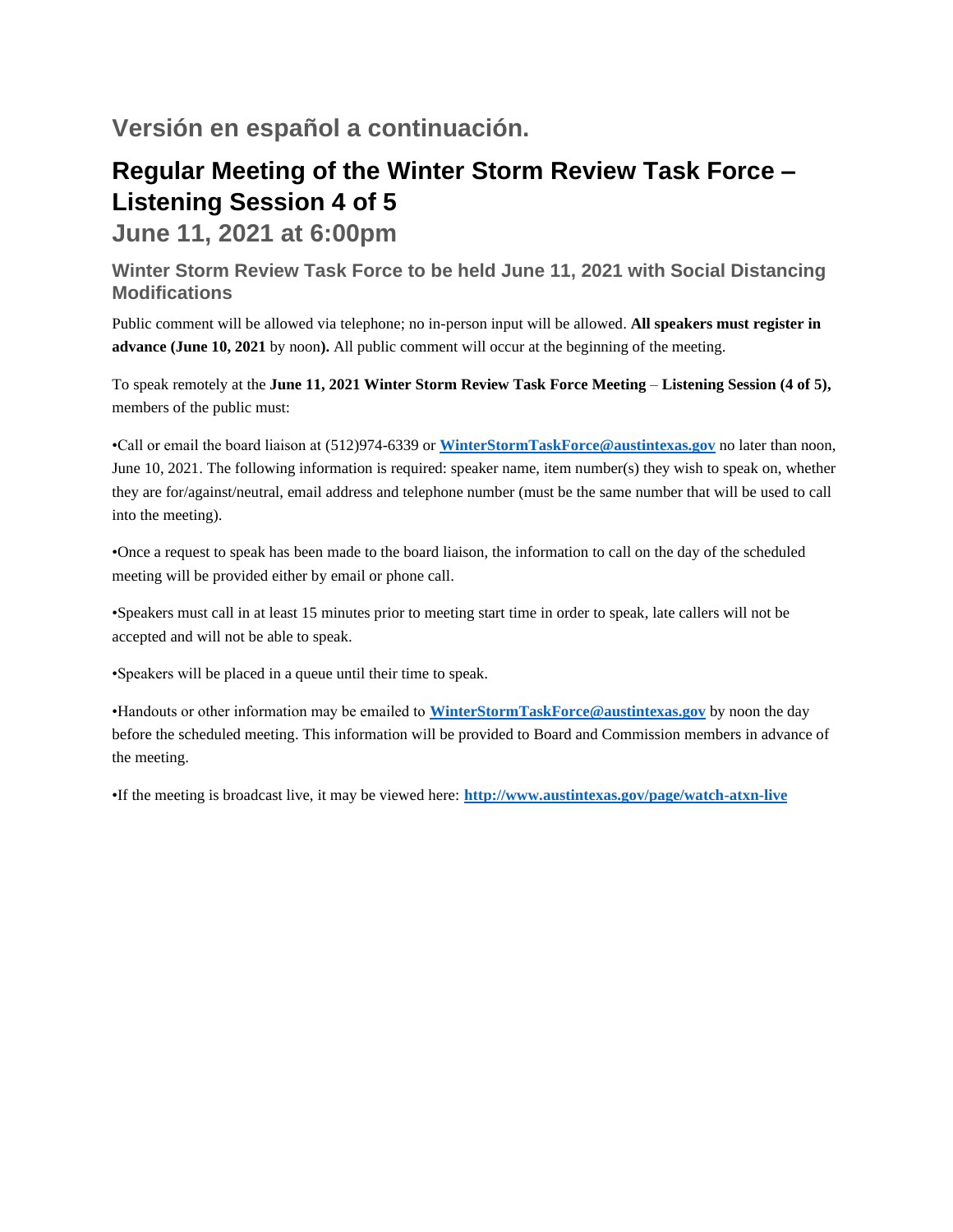# Reunión del Winter Storm Review Task Force FECHA de la reunion (**11 de Junio de 2021**)

La junta se llevará con modificaciones de distanciamiento social Se permitirán comentarios públicos por teléfono; no se permitirá ninguna entrada en persona. Todos los oradores deben registrarse con anticipación 10 de Junio de 2021(antes del mediodía). Todos los comentarios públicos se producirán al comienzo de la reunión.

Para hablar de forma remota en la reunión, los miembros del público deben:

• Llame o envíe un correo electrónico al enlace de la junta en (512) 974-6339 o

**[WinterStormTaskForce@austintexas.gov](mailto:WinterStormTaskForce@austintexas.gov)** a más tardar al mediodía (el día antes de la reunión). Se requiere la siguiente información: nombre del orador, número (s) de artículo sobre el que desean hablar, si están a favor / en contra / neutral, dirección de correo electrónico (opcional) y un número de teléfono (debe ser el número que se utilizará para llamar ).

• Una vez que se haya realizado una solicitud para hablar con el enlace de la junta, la información para llamar el día de la reunión programada se enviará por correo electrónico o por teléfono.

• Los oradores deben llamar al menos 15 minutos antes del inicio de la reunión para poder hablar, no se aceptarán personas que llamen tarde y no podrán hablar.

• Las oradoras esperarán en una fila hasta que llegue el momento de hablar.

• Los folletos u otra información pueden enviarse por correo electrónico a

**[WinterStormTaskForce@austintexas.gov](mailto:WinterStormTaskForce@austintexas.gov)** antes del mediodía del día anterior a la reunión programada. Esta información se proporcionará a los miembros de la Junta y la Comisión antes de la reunión.

• Si la reunión se transmite en vivo, se puede ver aquí: <http://www.austintexas.gov/page/watch-atxn-live>